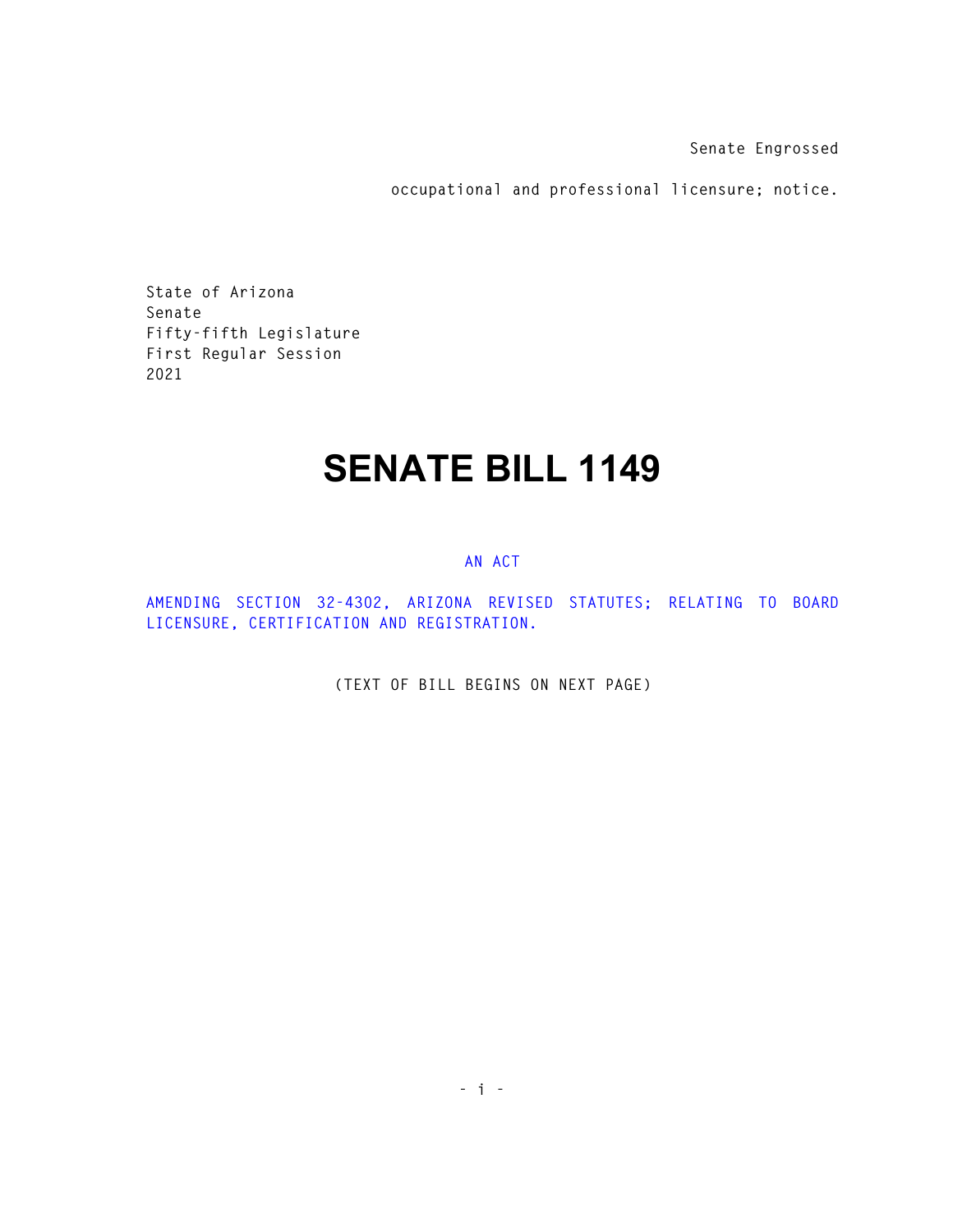**1 Be it enacted by the Legislature of the State of Arizona: 2 Section 1. Heading change 3 The chapter heading of title 32, chapter 43, Arizona Revised 4 Statutes, is changed from "LICENSURE, CERTIFICATION AND REGISTRATION OF 5 MILITARY MEMBERS" to "BOARD LICENSURE, CERTIFICATION AND REGISTRATION". 6 Sec. 2. Section 32-4302, Arizona Revised Statutes, is amended to 7 read: 8 32-4302. Out-of-state applicants; residents; military 9 spouses; licensure; certification; exceptions; 10 notice 11 A. Notwithstanding any other law, an occupational or professional 12 license or certificate shall be issued, in the discipline applied for and 13 at the same practice level as determined by the regulating entity, 14 pursuant to this title to a person who establishes residence in this state 15 or without an examination to a person who is married to an active duty 16 member of the armed forces of the United States and who is accompanying 17 the member to an official permanent change of station to a military 18 installation located in this state if all of the following apply: 19 1. The person is currently licensed or certified in at least one 20 other state in the discipline applied for and at the same practice level 21 as determined by the regulating entity and the license or certification is 22 in good standing in all states in which the person holds a license or 23 certification. 24 2. The person has been licensed or certified by another state for 25 at least one year. 26 3. When the person was licensed or certified by another state there 27 were minimum education requirements and, if applicable, work experience 28 and clinical supervision requirements in effect and the other state 29 verifies that the person met those requirements in order to be licensed or 30 certified in that state. 31 4. The person previously passed an examination required for the 32 license or certification if required by the other state. 33 5. The person has not had a license or certificate revoked and has 34 not voluntarily surrendered a license or certificate in any other state or 35 country while under investigation for unprofessional conduct. 36 6. The person has not had discipline imposed by any other 37 regulating entity. If another jurisdiction has taken disciplinary action 38 against the person, the regulating entity shall determine if the cause for 39 the action was corrected and the matter resolved. If the matter has not 40 been resolved by that jurisdiction, the regulating entity may not issue or 41 deny a license until the matter is resolved. 42 7. The person does not have a complaint, allegation or 43 investigation pending before another regulating entity in another state or 44 country that relates to unprofessional conduct. If an applicant has any 45 complaints, allegations or investigations pending, the regulating entity**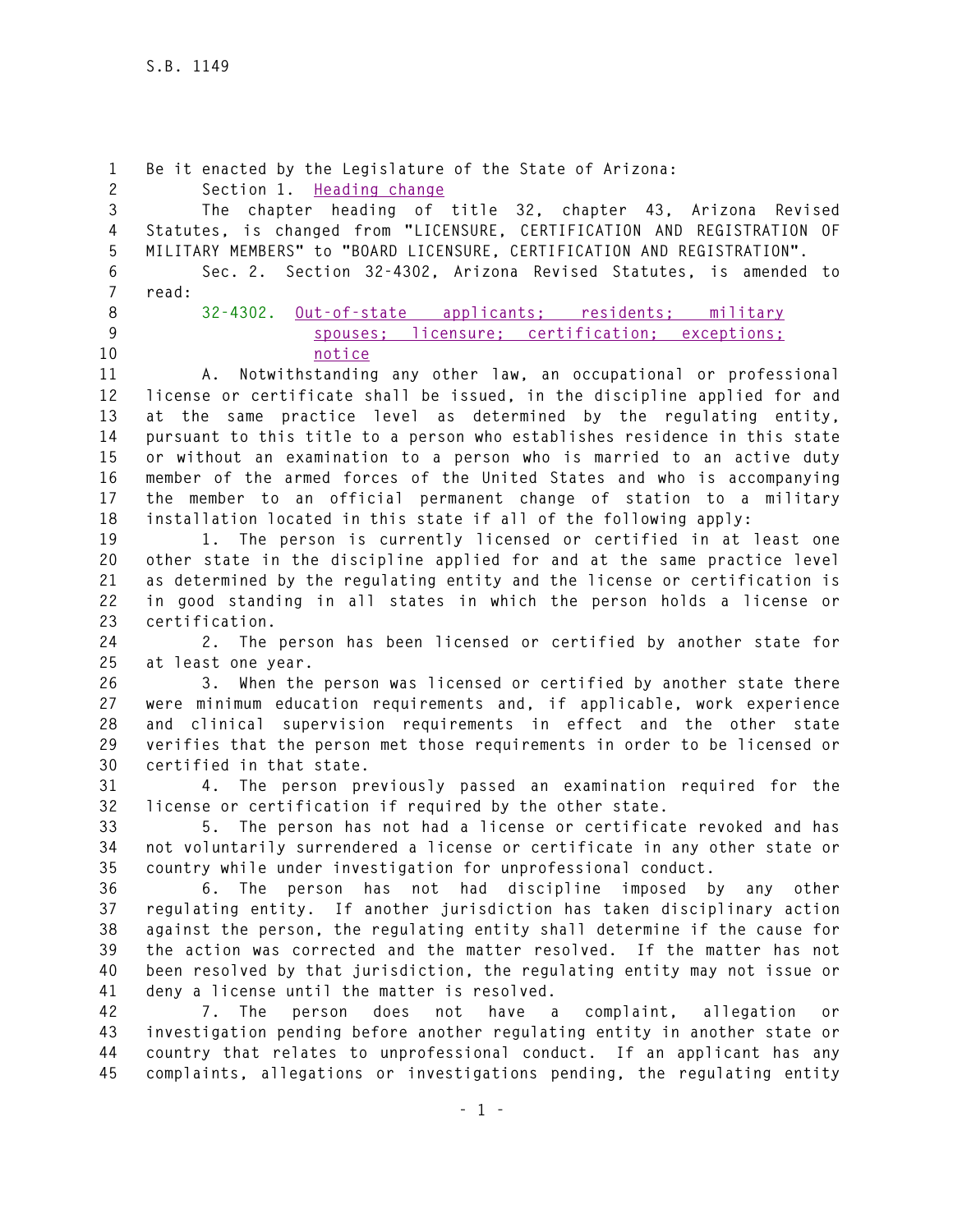**1 in this state shall suspend the application process and may not issue or 2 deny a license to the applicant until the complaint, allegation or 3 investigation is resolved.** 

**4 8. The person pays all applicable fees.** 

**5 9. The person does not have a disqualifying criminal history as 6 determined by the regulating entity pursuant to section 41-1093.04.** 

**7 B. This section does not prevent a regulating entity under this 8 title from entering into a reciprocity agreement with another state or 9 jurisdiction for persons married to active duty members of the armed 10 forces of the United States, except that the agreement may not allow 11 out-of-state licensees or certificate holders to obtain a license or 12 certificate by reciprocity in this state if the applicant has not met 13 standards that are substantially equivalent to or greater than the 14 standards required in this state as determined by the regulating entity on 15 a case-by-case basis.** 

**16 C. Except as provided in subsection A of this section, a regulating 17 entity that administers an examination on laws of this state as part of 18 its license or certificate application requirement may require an 19 applicant to take and pass an examination specific to the laws of this 20 state.** 

**21 D. A person who is licensed pursuant to this title is subject to 22 the laws regulating the person's practice in this state and is subject to 23 the regulating entity's jurisdiction.** 

**24 E. This section does not apply to:** 

**25 1. A license or registration certificate that is issued pursuant to 26 chapter 24 or 26 of this title.** 

**27 2. Requirements for a fingerprint clearance card issued pursuant to 28 title 41, chapter 12, article 3.1.** 

**29 3. Criteria for a license, permit or certificate of eligibility 30 that is established by an interstate compact.** 

**31 4. The ability of a regulating entity under this title to require 32 an applicant to submit fingerprints in order to access state and federal 33 criminal records information for noncriminal justice purposes.** 

**34 F. A license or certificate issued pursuant to this section is 35 valid only in this state and does not make the person eligible to be part 36 of an interstate compact. A regulating entity under this title may 37 determine eligibility for an applicant to be licensed or certified under 38 this section if the applicant is not part of an interstate compact.** 

**39 G. A REGULATING ENTITY UNDER THIS TITLE SHALL PROMINENTLY PRINT THE 40 FOLLOWING NOTICE ON ALL LICENSE AND CERTIFICATE APPLICATIONS AND 41 REGULATING ENTITY WEBSITES:**